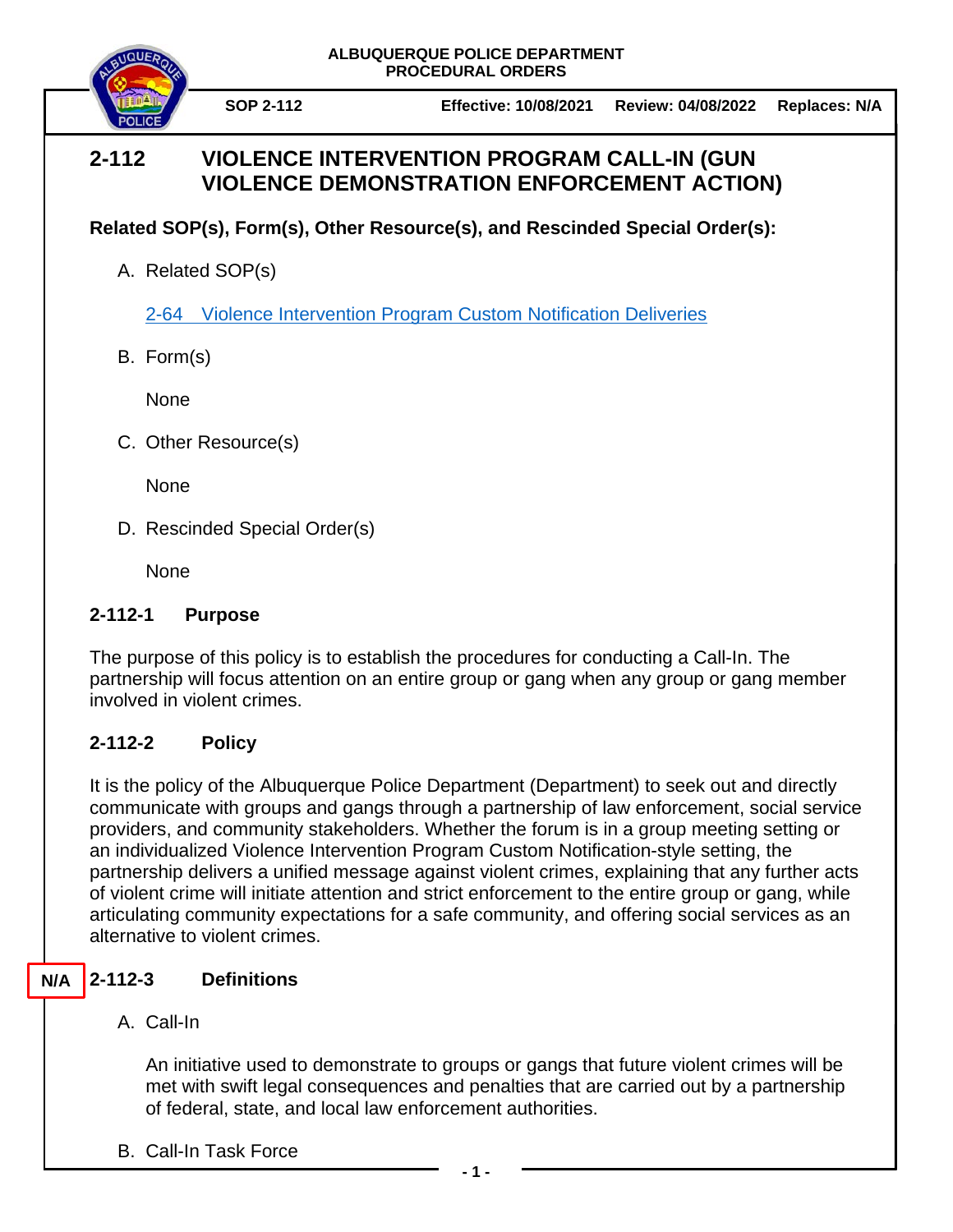

**SOP 2-112 Effective: 10/08/2021 Review: 04/08/2022 Replaces: N/A**

A multi-agency law enforcement task force consisting of core partners, whenever possible, and any other public safety partners deemed necessary to fulfilling the mission of the Call-In.

C. Demonstration Enforcement Action

Law enforcement activity and or responses to criminal activity.

D. Focused Deterrence

Identifies individuals most likely to commit violent gun-involved crimes, offers them the authentic opportunity to change their behavior before violence occurs, and intervenes with severe prosecution if there is further violence. The five key aspects of focused deterrence as it applies to the Call-In are:

- 1. Find those at high risk of being involved with gun violence;
- 2. Hold an intervention;
- 3. Provide services to those who are willing to change;
- 4. Have peer community members provide support; and
- 5. Put those who are unwilling to change on notice and ensure that those who persist in any law violations will end in quick arrest, charges, or sanctions.
- E. Gang

A group of three (3) or more individuals who identify as the same group, club, or organization, and are involved in ongoing violent criminal activity.

F. Group

A loose association of individuals who participate in violent criminal activity. A group will not always have a name, common symbols, signs or tags and identifiable hierarchy or other shared identifiers. A group can be a subset of a gang or multiple gangs.

G. Violence Intervention Program Custom Notification (VIP CN)

An organized delivery of a violent crime intervention message to a high-risk individual, identified as a driver of violent crimes, and/or a gang or group member. These encounters or interactions are consensual and can be terminated by the individual at any time during the delivery.

H. Violence Intervention Program (VIP) Law Enforcement Lead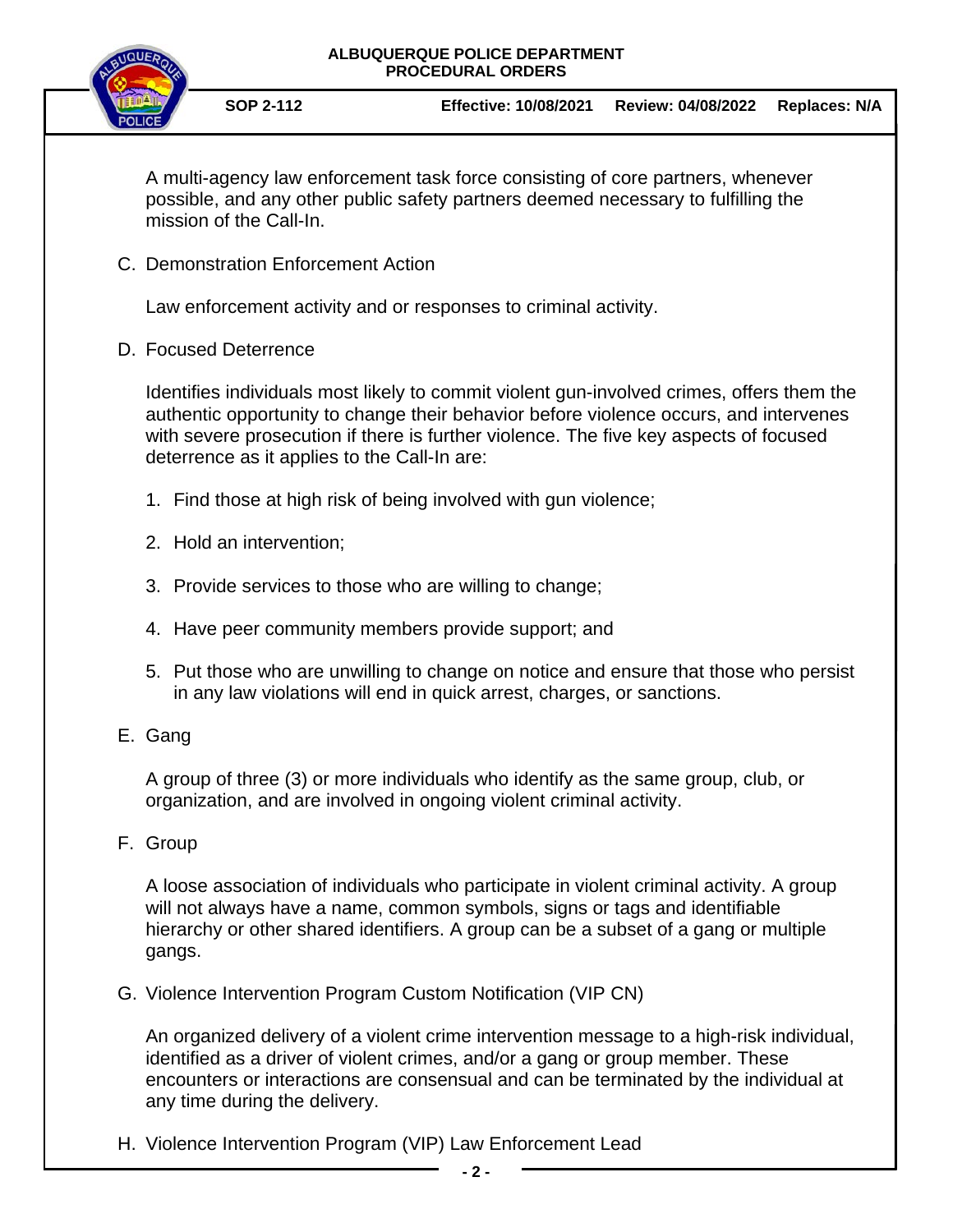

**SOP 2-112 Effective: 10/08/2021 Review: 04/08/2022 Replaces: N/A**

The Deputy Chief of the Investigative Bureau and/or their designee who is responsible for the law enforcement delivery of the VIP CN.

#### **2-112-4 Procedures 7**

- A. The primary focus of the Call-In is to deliver the swift sanctioning and enforcement that is carried out on the group or gang that commits violent crimes; however, social services and resources are offered as an alternative to engaging in violent crimes. In addition, through leaders within government, the criminal justice system, and the community, each have a crucial role in delivering the community moral message of reducing the violent crimes. **N/A**
	- B. Call-In Preparation
		- 1. Real Time Crime Center (RTCC) personnel shall:
			- a. Identify groups or gang members who commit violent crimes from a variety of sources, including but not limited to:
				- i. Uniform Incident Reports;
				- ii. Gang cards;
				- iii. Crime analysis reports; and
				- iv. Field intelligence.
			- b. Develop background packets for each identified group or gang member.
		- 2. Probation and Parole compels individuals identified by the Call-In Task Force who are currently on probation and parole to attend the Call-In. The verification of probation status and scheduling will be a collaboration between the Department and Probation and Parole partners.
		- 3. The VIP Law Enforcement Lead or their designee shall identify sworn personnel within the Department to deliver the enforcement action message during the Call-In.
		- 4. Violence Intervention Unit (VIU) personnel shall draft customized VIP letters for each group or gang member identified as a Call-In attendee.
		- 5. VIU personnel, in collaboration with RTCC personnel, shall ensure each Call-In attendee has a complete and thorough criminal history and background packet, which shall be provided to Department personnel participating in the Call-In.
	- C. Call-In Delivery
		- 1. There are different strategies and forums that can be used to conduct a successful Call-In, including but not limited to:
			- a. A traditional Gun Violence Intervention (GVI) format; and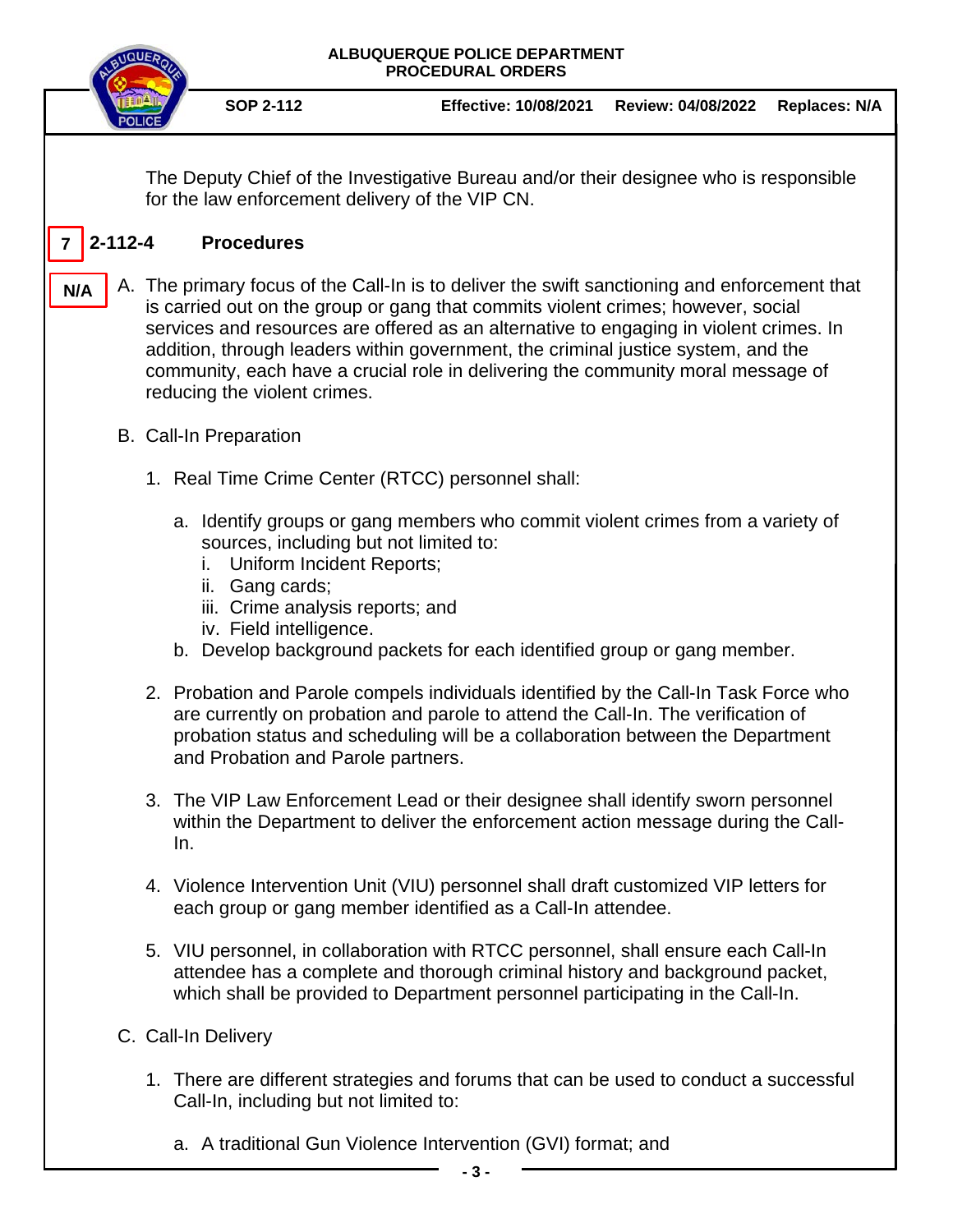|     |                                                                                                                                                                                                                                                                                                                                                                      |                                                                                                                                                                                                                                                                                                                                      | ALBUQUERQUE POLICE DEPARTMENT<br><b>PROCEDURAL ORDERS</b>                                                                                                                                                                                                                                                                                                                                                                                                                                                                                                                                                                                                                                                 |                    |                      |
|-----|----------------------------------------------------------------------------------------------------------------------------------------------------------------------------------------------------------------------------------------------------------------------------------------------------------------------------------------------------------------------|--------------------------------------------------------------------------------------------------------------------------------------------------------------------------------------------------------------------------------------------------------------------------------------------------------------------------------------|-----------------------------------------------------------------------------------------------------------------------------------------------------------------------------------------------------------------------------------------------------------------------------------------------------------------------------------------------------------------------------------------------------------------------------------------------------------------------------------------------------------------------------------------------------------------------------------------------------------------------------------------------------------------------------------------------------------|--------------------|----------------------|
|     |                                                                                                                                                                                                                                                                                                                                                                      | <b>SOP 2-112</b>                                                                                                                                                                                                                                                                                                                     | <b>Effective: 10/08/2021</b>                                                                                                                                                                                                                                                                                                                                                                                                                                                                                                                                                                                                                                                                              | Review: 04/08/2022 | <b>Replaces: N/A</b> |
| N/A |                                                                                                                                                                                                                                                                                                                                                                      | b. A VIP CN Call-In strategy, consistent with SOP Violence Intervention Program<br><b>Custom Notification Deliveries:</b><br>İ.<br>personnel participating in the Call-In.                                                                                                                                                           | i. Probation and Parole will compel several group and gang members to meet<br>at a specific location and time, operating under the lawful authority of<br>Probation and Parole, where they are introduced to the Call-In presenters.<br>The Call-In occurs as a classroom or lecture-style setting; and<br>If a VIP CN Call-In strategy is used, Probation and Parole partners will be<br>on-scene to make the first contact with the group or gang member, making it<br>a condition of that individual's requirement to meet with the Department<br>ii. In the event that Probation and Parole coordinated the meeting and they are<br>not on-scene, Department personnel shall not conduct the Call-In. |                    |                      |
|     | 2. Department personnel participating in the Call-In shall notify the Emergency<br>Communications Center (ECC) and provide them with the location of the Call-In.                                                                                                                                                                                                    |                                                                                                                                                                                                                                                                                                                                      |                                                                                                                                                                                                                                                                                                                                                                                                                                                                                                                                                                                                                                                                                                           |                    |                      |
|     |                                                                                                                                                                                                                                                                                                                                                                      | 3. If the Call-In is of an individualized VIP CN style, Department personnel shall<br>update the ECC if the Call-In was successfully delivered and if influencers were<br>present. The Law Enforcement VIP Lead or their designee shall provide this<br>information to VIU personnel for data and tracking purposes.                 |                                                                                                                                                                                                                                                                                                                                                                                                                                                                                                                                                                                                                                                                                                           |                    |                      |
|     |                                                                                                                                                                                                                                                                                                                                                                      | 4. An Area Commander shall:                                                                                                                                                                                                                                                                                                          |                                                                                                                                                                                                                                                                                                                                                                                                                                                                                                                                                                                                                                                                                                           |                    |                      |
|     |                                                                                                                                                                                                                                                                                                                                                                      | a. Attend Call-Ins if their schedules permits. If an Area Commander is unable to<br>attend in their place;<br>b. Ensure information obtained from the Call-In that affects the area command<br>command personnel; and<br>c. Ensure follow-up is conducted in regards to notifying and requesting specific<br>quality of life issues. | attend the Call-In, they shall ensure their designee from the area command<br>The designee shall be at the rank of sergeant or above.<br>ii. The designee who attends the Call-In shall ensure the information captured<br>during the Call-In is shared with the Area Commander.<br>(i.e., crime issues and/or quality of life issues) will be shared with area<br>resources and/or divisions within the Department to assist with any crime and/or                                                                                                                                                                                                                                                       |                    |                      |
|     | D. Post Call-In Debrief                                                                                                                                                                                                                                                                                                                                              |                                                                                                                                                                                                                                                                                                                                      |                                                                                                                                                                                                                                                                                                                                                                                                                                                                                                                                                                                                                                                                                                           |                    |                      |
|     | 1. The VIP Manager and the VIP Law Enforcement Lead shall hold a post Call-In<br>debrief. The debrief shall include Department personnel who were involved in the<br>Call-In, the Area Commanders of the geographic locations where the Call-In<br>participants reside, and any staff deemed necessary by the Area Commanders to<br>attend the post Call-In debrief. |                                                                                                                                                                                                                                                                                                                                      |                                                                                                                                                                                                                                                                                                                                                                                                                                                                                                                                                                                                                                                                                                           |                    |                      |

- 2. Topics covered in the debrief shall include, but are not limited to:
	- a. A critical examination of logistics;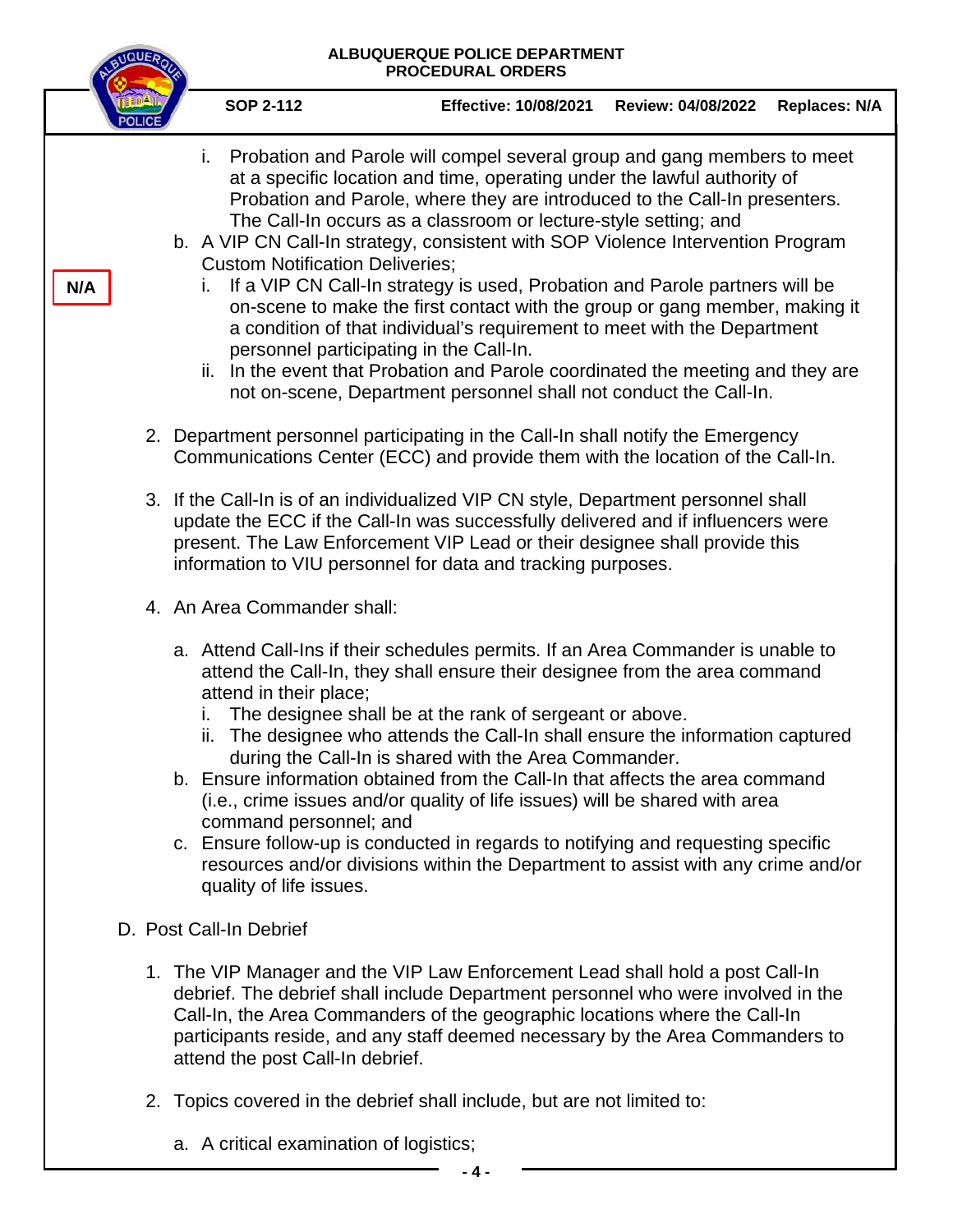

**SOP 2-112 Effective: 10/08/2021 Review: 04/08/2022 Replaces: N/A**

- b. Review of Call-In team composition and its impact;
- c. Identification of Call-In participant's social service requests;
- d. A review of challenges and success; and
- e. Suggestions and recommendations for improvement;
- 3. The VIP Manager and the VIP Law Enforcement Lead shall share the information from the post Call-In debrief with the Call-In Task Force and any other applicable committees.
- E. Call-In Enforcement
	- 1. Sworn personnel shall take action when the first group or gang that received the Call-In message commits a violent crime, or shall take action when the most criminally active group or gang, or all known members of that group or gang commit a violent crime. Law enforcement action shall include, but is not limited to:
		- a. Citations, summons, and/or arrests;
		- b. Probation and parole notifications; and
		- c. Court enforcement.
	- 2. As law enforcement and sanctions occur, Department personnel participating in the Call-In shall or the Probation and Parole Officer will reinforce to each group and/or gang member contacted, that law enforcement action or probation sanctions are taken because the group or gang continues to participate in violent criminal activity.
- F. Call-In Task Force
	- 1. Whenever possible, the core partners of the Call-In Task Force include:
		- a. RTCC;
		- b. Gun Violence Reduction Unit (GVRU);
		- c. Gang Unit;
		- d. Narcotics Unit;
		- e. Area Commanders;
		- f. Violence Intervention Unit (VIU) personnel;
		- g. District Attorney prosecutor;
		- h. District Attorney's Office Crime Strategies Unit (CSU);
		- i. Probation and Parole representative;
		- j. U.S. Attorney's Office representative;
		- k. Bureau of Alcohol, Tobacco, Firearms and Explosives representative;
		- l. Drug Enforcement Agency (DEA) representative; and
		- m. Bernalillo County Sheriff's Office representative.
	- 2. The Call-In Task Force:
		- a. Meets at least quarterly, year-round;
		- b. Coordinates Call-In Logistics;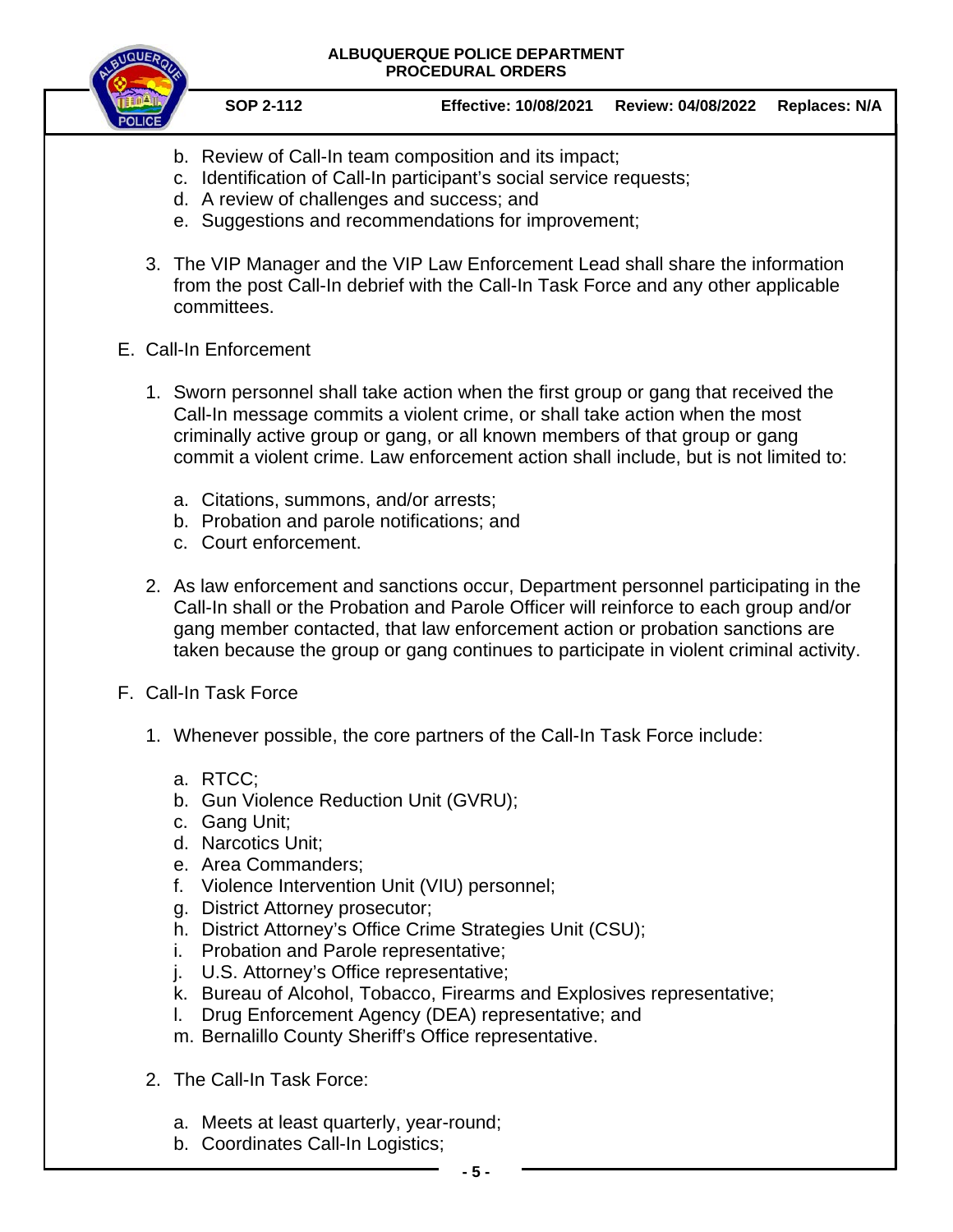**7**

## **ALBUQUERQUE POLICE DEPARTMENT PROCEDURAL ORDERS**

- **SOP 2-112 Effective: 10/08/2021 Review: 04/08/2022 Replaces: N/A** c. Identifies events that trigger law enforcement action; and d. Reviews Call-In data to improve future Call-Ins. **2-112-5 Data Collection and Analysis** A. The RTCC or VIP Data Analyst shall collect and analyze data on the following populations: 1. Most criminally-active groups in the City of Albuquerque; 2. Call-In participants; and 3. Individuals arrested or sanctioned as part of the Call-In Demonstration Enforcement Action. B. Data on the following variables shall be collected: 1. Demographics of participants; 2. Aggregate offender profiles of participants including their: a. Past charges; b. Group association; c. Information on gun violence victimization; and d. Information on friend or family member shot in last twelve (12) months. 3. Group violence scorecard for the most active groups, including: a. Shootings with injuries; b. Homicides involving firearms; c. Homicides; d. Group members who have firearm-related victimization; and e. Shooting circumstances or motivations of all shootings with injuries and homicides. 4. Social services requests and outcomes; 5. Actions taken through Abandoned and Dilapidated Abatement Property Team (ADAPT); 6. Number, type, and results of any law enforcement actions; 7. Number and type of the probation and parole sanctions that were applied; 8. Prosecution and court outcomes as a result of law enforcement actions; and
	- 9. Court outcomes as a result of the probation and parole sanctions that were applied.